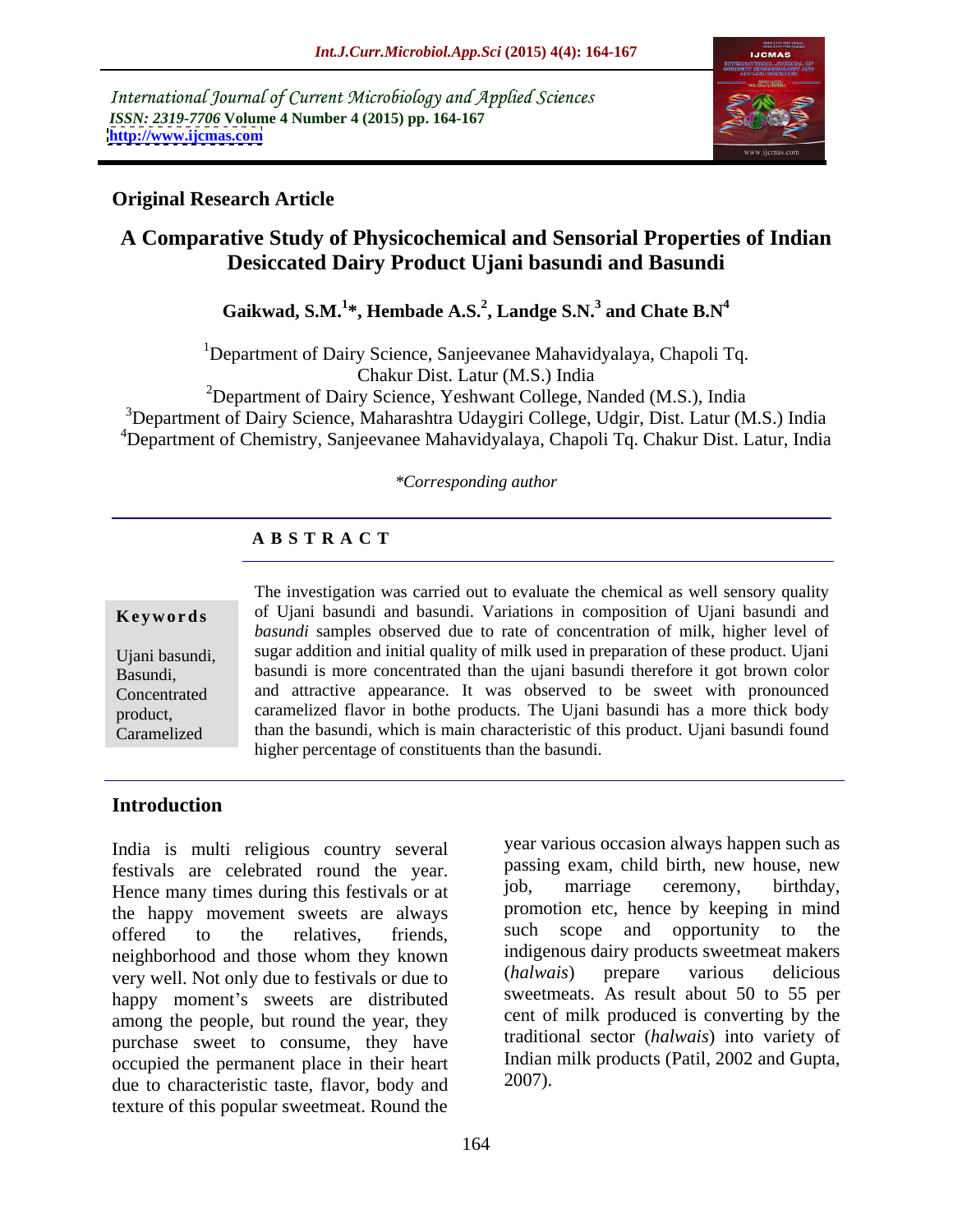India's traditional dairy product sector is production of *mithais*. The rising demand value added products generating high<br>profits. Their demand is influenced by the

*Basundi* is one of the traditional dairy carried out as per Snedecor and Cochran products. No references yet available regarding the exact origin of *basundi,* but it have been prepared over several centuries in **Result and Discussion** the western and southern parts of India (Aneja, et al., 2002). The product has a relatively thick creamy consistency, white to basundi samples light brown color, sweetish caramel aroma and soft textured flakes uniformly The moisture content of *Ujani basundi* and distributed throughout the product mass. The basundi is presented in Table, 2. Ujani *Ujani basundi* is the heat desiccated basundi is a concentrated dairy product indigenous dairy product prepared by the (Gaikwad and Hembade, 2010) therefore the addition of 10% sugar level (w/w) and concentrated to 3.0X (including sugar). It *Ujani basundi* observed 30.56% which was was observed to be sweet with pronounced lower than basundi (46.53%). The variation caramelized flavor. The product has a more thick body than the normally present in concentration of milk in Ujani basundi. basundi, which is main characteristic of this Values of Ujani basundi was also higher product. The product appears the granular than those of De, (1980) and Patel and texture. The color of the product appeared Upadhyay, (2004). The fat content of *Ujani*  brown. This product is very much popular in *basundi* was 14.13% which was higher than Ujani and around villages as well as all over the basundi (10.65%) which was also higher the Latur district (Maharashtra state) and than those of Patel and Upadhyay, (2004). border areas of Maharashtra and Karnataka The higher level of concentration might be (Gaikwad et al., 2009). Therefore an attempt responsible for higher fat values in final has been made to compare the quality of product. Sucrose content observed very high both concentrated dairy products Basundi than that of basundi (26.58%) prepared.

and basundi samples collected from the local

poised for rapid expansion with the result of on 9- point hedonic scale (Peryam and modern process technologies in the Pilgrim, 1957) by a panel of 6 judges from for packaged, fresh dairy products is and basundi were subjected for chemical widening the base of the modern dairy analysis. The samples were analyzed for sector (Aneja, et al., 2002). There is a long chemical composition as recommended by list of milk-based sweets prepared by Patel and Upadhyay (2003a) viz. Fat using combining one or more indigenous products method as per Indian standards (Sp:18, part with certain non-dairy ingredients. They are <br>
XI,1981), Protein by AOAC method (2005), profits. Their demand is influenced by the method (Sp:18, part XI,1981), Ash (Sp:18, nutritional value and taste. part XI,1981), and Moisture (Sp:18, part market were subjected to sensory evaluation the institute. The samples of *Ujani basundi* Sucrose volumetrically by Lane Eynon XI,1981). Statistical analysis of mean was (1994).

# **Result and Discussion**

## **Chemical quality of collected** *Ujani basundi* **samples**

and Ujani basundi. *Ujani basundi analyzed* for protein content. **Materials and Methods** was also higher that of basundi (7.90%). The Ujani basundi manufactured in laboratory observed 1.85% which was also higher thanresults showed that the moisture content in *Ujani basundi* observed 30.56% which was moisture attributed due to high The protein content observed 10.59% which percentage of ash in *Ujani basundi* samples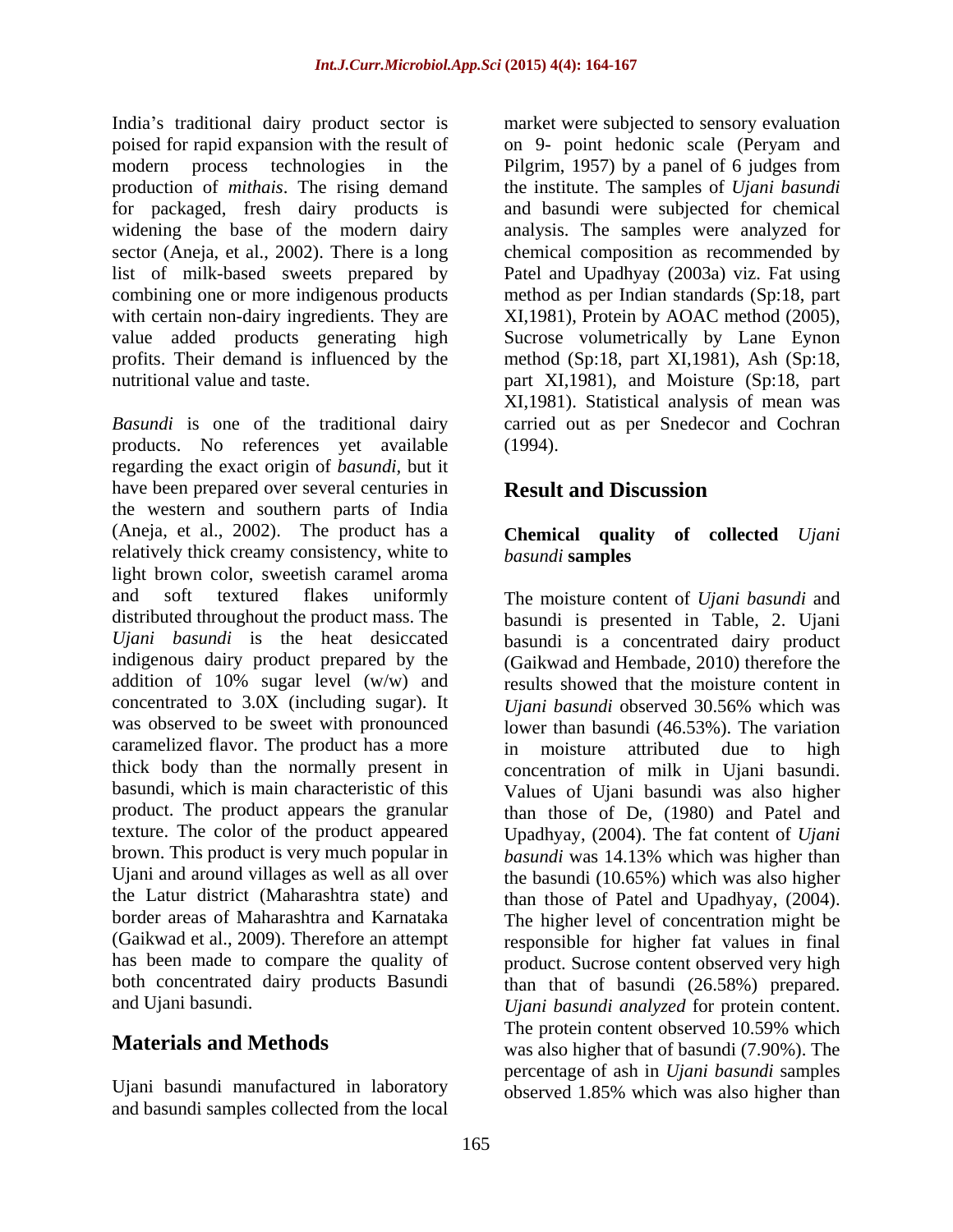that of basundi (1.40%). Patel and flavor were found in Ujani basundi samples

The sensory scores for flavor, body and texture and color and appearance and 3 respectively. Caramel, burnt and sweet

Upadhyay, (2001) also reported variations in as it might be found due to high heat chemical quality of *basundi* sold in Gujarat treatment and addition of high sugar content state. (McKenna, 1988). Ujani basundi sample **Sensory quality of collected** *Ujani basundi* basundi hence it helped to develop caramel **and** *basundi* **samples**  flavor. Therefore the score obtained for sensorial characterization of *Ujani basundi* sucrose and concentration of total solids to and *basundi* are given in Table, 1 and Table,  $\qquad$  obtain a product with desirable body and was more concentrated as compared to flavor in *Ujani basundi* was 8.64±0.93 whereas basundi obtained  $7.9 \pm 1.43$ . It is necessary to have a certain level of fat, texture (Patel and Upadhyay, 2004).

## **Table.1** Sensory quality of collected Ujani basundi and basundi samples

|                | Type of product               | Sensory evaluation         |                 |                 |  |
|----------------|-------------------------------|----------------------------|-----------------|-----------------|--|
| Sr.            |                               | $\sim$ $\sim$<br>Color and | Body and        | <b>Flavor</b>   |  |
| No.            |                               | appearance                 | texture         |                 |  |
|                | $\mathbf{r}$<br>Jiani basundi | $8.29 \pm 0.86$            | $8.32 \pm 0.86$ | $8.64 \pm 0.93$ |  |
| $\overline{a}$ | Basundi                       | $8.0 \pm 0.93$             | $8.1 \pm 1.43$  | $7.9 \pm 1.43$  |  |

Mean ±SD three replications

**Table.2** Chemical quality of collected Ujani basundi samples

| Sr. | Type          |                  |                      | Chemical composition |                 |                 |
|-----|---------------|------------------|----------------------|----------------------|-----------------|-----------------|
| No. | product       | Moisture         | $\mathbf{r}$<br>F at | Protein              | Sucrose         | Ash             |
|     | Ujani basundi | $30.56 \pm 2.31$ | $14.13+2$            | $10.59 \pm 1.$       | $42.69 \pm 6.3$ | $1.85 \pm 0.27$ |
|     |               |                  |                      |                      |                 |                 |
|     | Basundi       | $46.53 \pm 3.43$ | $10.65 \pm 3.$       | $7.90 \pm 2.$        | $26.58 \pm 4.4$ | $1.40{\pm}0.20$ |
|     |               |                  |                      |                      |                 |                 |

Mean ±SD three replications

### **Table.3** Characterization of Ujani basundi samples

| Attributes               | Type of product | Characterization            |
|--------------------------|-----------------|-----------------------------|
| Color and appearance   ' | Ujani basundi   | Light brown                 |
|                          | Basundi         | White to light              |
| Body and texture         | Ujani basundi   | Thick body                  |
|                          | Basundi         | Soft body, flow able        |
| Flavor                   | Ujani basundi   | Rich, caramel, pleasant and |
|                          |                 | nutty                       |
|                          | Basundi         | Caramel, pleasant           |
| Taste                    | Ujani basundi   | Sweet                       |
|                          | Basundi         | Sweet                       |